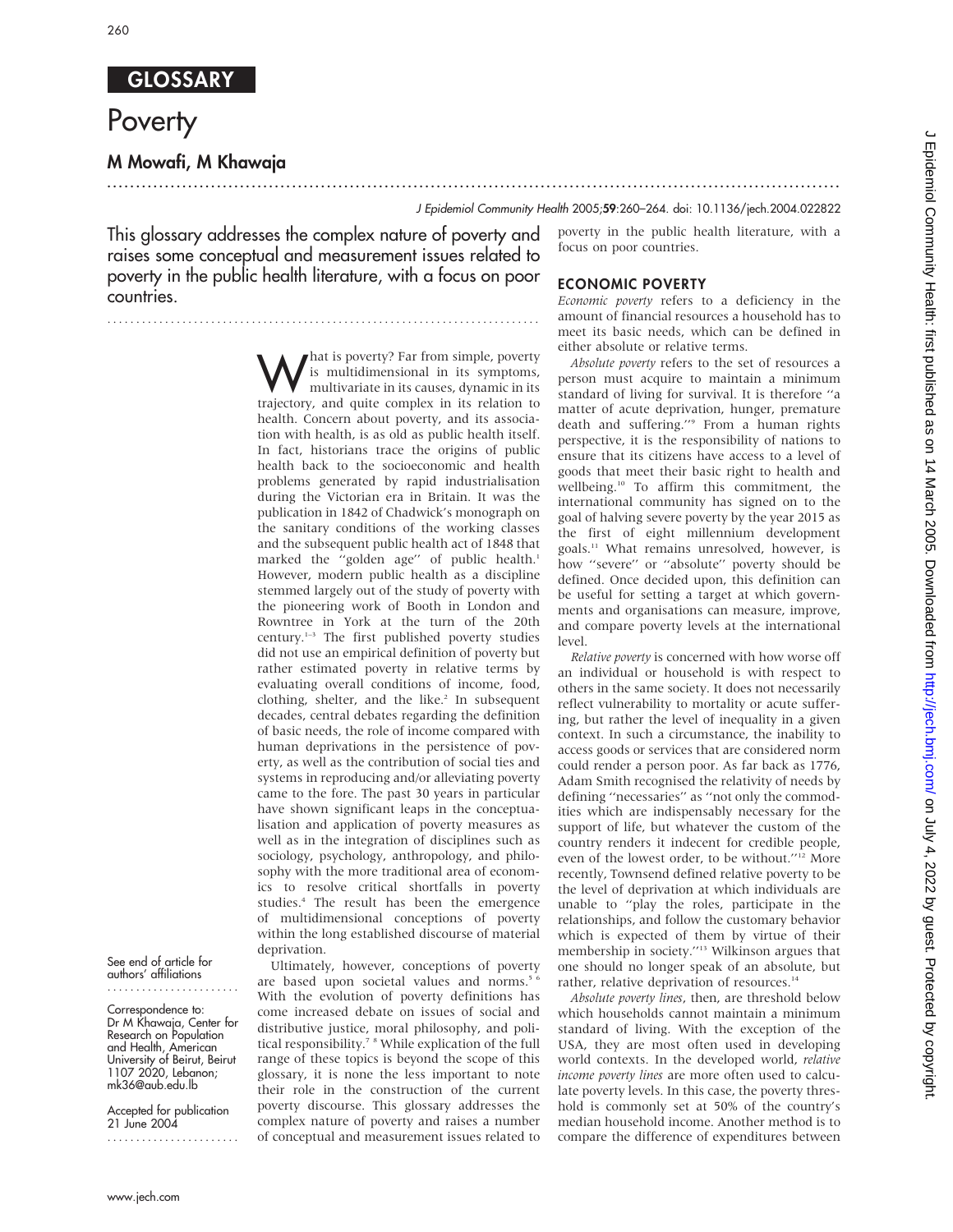the top fifth and lowest fifth of a population. As inequality tends to influence people's perceptions of poverty, such assessments may serve to highlight potential causes of social and political tensions. Ultimately, however, the level at which any poverty line is set may be considered arbitrary and debatable.15 16 The real value of any poverty line lies in maintaining a measure for comparisons within and among groups over time.

The measurement of economic poverty entails defining a threshold (that is, line) that distinguishes the poor from the non-poor and examining the income or consumption levels of people in reference to that threshold.<sup>16</sup> To establish a poverty line, four basic issues need to be addressed: type of data to be used (income compared with expenditure), construction of a basic needs basket, unit of analysis (individual versus family versus household), as well as the determination of a reference. To be useful, poverty lines should be internally consistent, have broad public acceptance, and be easy to implement.<sup>17</sup>

The poverty line can be based on either income or expenditure data. While income data are commonly used to measure standard of living, they suffer from many measurement problems (for example, underreporting), especially in developing countries. Expenditure data, on the other hand, contain monetary values for goods consumed and so may be used to price a basic needs basket. Although expenditure data are often assumed to better estimate need than income data, they may simply reflect personal choices of resource allocation or prudence during low income periods. Convention is to use expenditure data to calculate needs in constructing the poverty line and income data to examine which households meet a minimum standard of living, or their basic needs.

Several approaches have been taken to establish a basic needs basket. Firstly, it is possible to identify the minimum energy intake necessary for subsistence (for example, 2200 calories/day) and establish the line as the income below which a person would be unable to meet this need. A multiplier may be added to account for non-food necessities, or alternatively, the equivalent amount may be added to the line by identifying their share of total expenditure at the minimum energy intake. This method was established by Orshansky in the USA in the early 1960s and was widely adopted by many other countries as well.<sup>18</sup> Recent recommendations to update the US poverty line have included food, clothing, shelter, and a multiplier to account for nondiscretionary expenses that may differ per individual.<sup>17</sup> Yet others, taking a health and human rights perspective, $19-21$ advocate that health services should be included as a basic need in calculating the poverty line.

In measuring poverty, the *unit of analysis* may be defined as the household, family, or individual. Typically, poverty is measured at the household or family level because this entity constitutes a natural income pooling unit. Poverty lines based on the individual, although ideal in their level of representation, cannot be easily constructed because of the lack of data on individual income/expenditure. The family as a unit of analysis can be very useful for policy purposes as public assistance programmes are often based on family types. Also, while households may represent more than one consumption unit, the family most often represents only one consumption unit. For practical purposes, however, the household is generally considered the standard unit of analysis in poverty research because most international surveys collect information at the household level.<sup>22</sup>

The reference household is usually the most demographically represented—that is, the household composition of largest proportion in the population. The spending patterns of this reference are then used as the basis for calculating poverty lines for other household types in the population.

Equivalence scales are used to adjust the poverty line for various household sizes and compositions. They are based on the idea that the household is not necessarily equal to the sum of its parts. In other words, individuals within the household may have varying needs and consumption demands. For example, while an adult may require a certain energy diet for subsistence, a child may need much less. In this case, one may not equate the cost of these two individuals in the household. In the same vein, while living alone may cost a set amount, addition of another adult leads to a situation of pooled consumption in which both individuals may share in the use of certain public goods (for example, shelter, food, heating). In this case, adding a person to the household also does not add up to the sum of the two parts. This phenomenon is referred to as *economies of* scale. Although the OECD equivalence scale is commonly used in the literature, it is important to note that a variety of equivalent scales are available and each may systematically affect the absolute or relative levels of poverty apparent in a given population.<sup>23</sup>

Although current poverty lines are invaluable in assessing poverty and inequality between households, they are ineffective in capturing disparities within households. As poverty statistics are generally collected through household living standard surveys, the relative needs and consumption patterns of individual members are not adequately taken into account. This can be a significant limitation because if it is possible for non-poor households to contain poor individuals. For example, in the case of women, a significant literature has emerged discussing gender inequities in poverty and health outcomes because of discrimination in intra-household distribution of resources.<sup>24 25</sup>

A potentially more efficient method of determining a poverty line, however, is through what is called the ''minimum income question,'' or MIQ. This method simply asks people how much they need to ''make ends meet'' using a direct survey question. The monetary values derived from this question can then be compared with actual household income (resources) after appropriate adjustments for household size and composition, to derive a subjective poverty line.<sup>26</sup> Recent studies have found this *subjective poverty line* similar to those that are calculated using traditional, "objective" methods.<sup>27</sup> If proved to be a robust approach to determine minimum living standards, the MIQ could significantly reduce the time, effort and resources needed to establish poverty lines in the future. It would also allow for more flexible and frequent inter-country and intra-country poverty analyses.

Vulnerability refers to the risk a person or group may have of crossing the poverty line.<sup>28–31</sup> It describes the probability of becoming poor and is a function of external shocks and stresses. Some researchers note the dual risks experienced by such groups: that of external threats to livelihood and security (for example, climate, market collapse, etc) and the lack of internal preparedness for times of crises.<sup>32</sup>

The transient poor refers to those groups whose resources are only slightly above the poverty line and who have little insurance or assets to withstand external shocks. They may cross over the poverty line frequently (''the churning poor'') or only occasionally.<sup>28</sup>

The *chronic poor* are those whose resources are severely below established needs and so they suffer from persistent deprivation. To make reference to the levels at which a person, household, or group falls below the poverty line, researchers often refer to the depth of poverty. The depth of poverty, as well as its incidence, can be measured using the poverty gap measure. The poverty gap is the mean shortfall from the poverty line (counting the non-poor as having zero shortfall), expressed as a percentage of the poverty line.<sup>33</sup>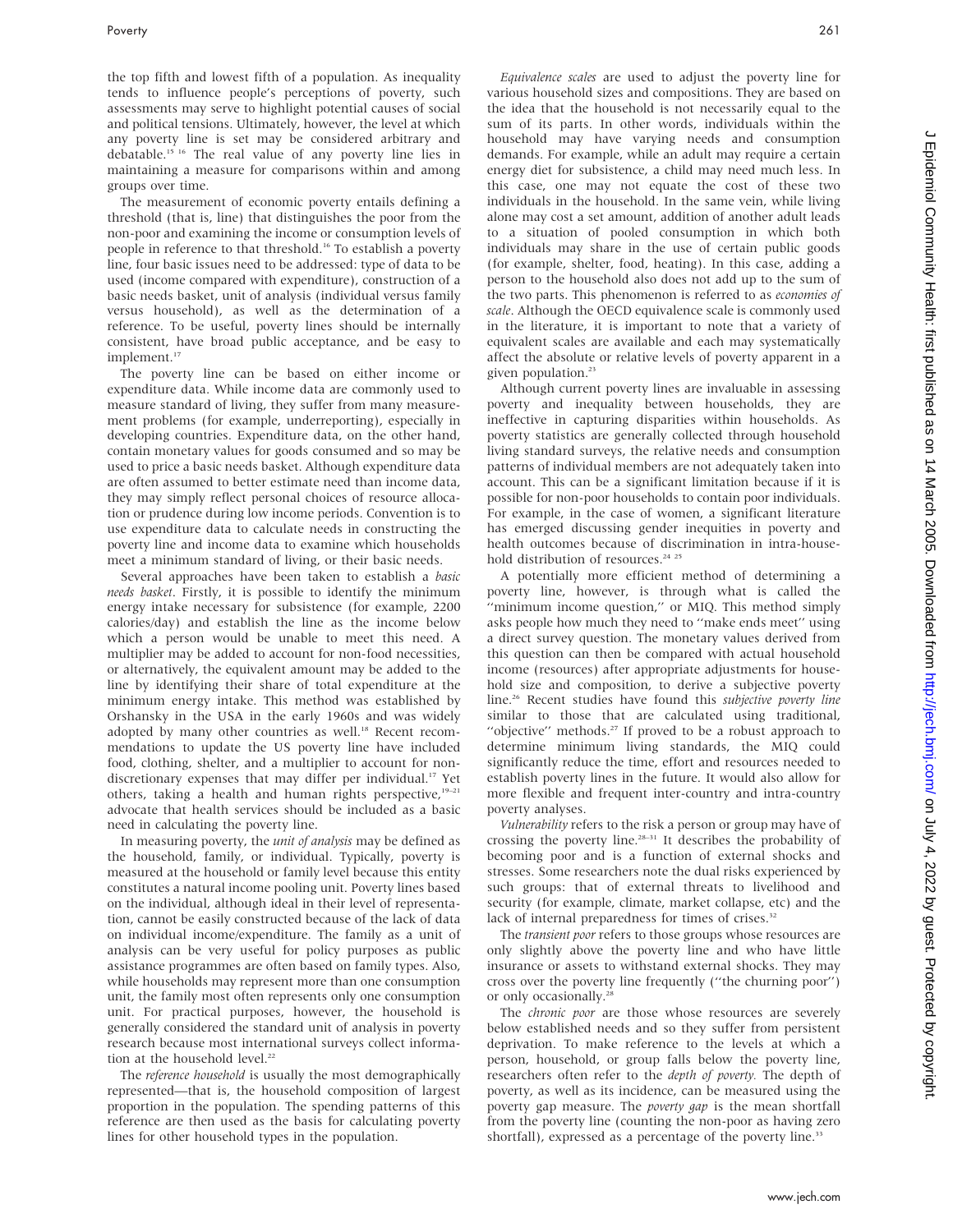Panel data are often required to distinguish the transient poor from the chronic poor. Common practice is to collect income/consumption data at the household level and follow the same households over time. Groups are then identified as chronic compared with transient poor based on the duration and/or frequency of days spent living below the poverty line over a time period.

#### HUMAN POVERTY AND CAPABILITIES

Human poverty is defined by ''impoverishment in multiple dimensions—deprivations in a long and healthy life, in knowledge, in a decent standard of living, in participation.''34 Human poverty takes a people centred approach by directing resources and attention to areas of individual capacity building such as health and education.

The human poverty index, or HPI, includes measures of life expectancy, illiteracy, access to healthcare and other public services in addition to the percentage of under 5 mortality.<sup>35</sup> It allows for intra-country and inter-country comparisons of these indicators over time and is less subject to the wide market fluctuations that attenuate comparability of income based measures over time.

However, there are weighting problems associated with any composite index, and the HPI is no exception. Also, presenting human poverty by an overall index number can cloud the effects of inequalities within social groups (for example, gender, ethnicity, socioeconomic status). One possible remedy is to provide disaggregated estimates of the HPI, though this practice has yet to become widely adopted because of scarcity of resources.

Despite measurement shortfalls of the HPI, one of its greatest successes has been that of enlisting the support of economists in the conceptual shift toward understanding poverty as a deprivation of human capabilities.<sup>36</sup>

Capabilities deprivation, a concept principally attributed to Sen, identifies poverty in terms of ''the lives people can actually lead and the freedoms they do actually have."<sup>37</sup> As such, the ''capabilities approach'' extends the concept of human poverty by drawing distinct connections between development, freedom, and deprivation of human capabilities (rather than income deprivation).

Capabilities refer to the ability of a person to convert commodities into valued functionings in the context of one's life. A functioning, according to Sen, is ''an achievement of a person; what he manages to do or to be.''38 For example, food is a commodity that enables a person to satisfy hunger and to provide eating pleasure. And yet for a person to convert this commodity into daily ''functioning'', she must have the capability (that is, good health) to do so.<sup>38</sup> As such, commodities have no intrinsic value in the absence of a person's ability to convert goods into achievements.

Going further, capabilities may be defined as the substantive freedoms an individual exercises to live a lifestyle she deems valuable. Choices are made through evaluative and reflective processes that lead to valuation rankings of the individual's priorities. The result of exercising one's choices not only affords a person freedom, but is itself only achievable through the utilisation of one's freedoms. Freedom, in this case, is considered both the ends and the means of development.<sup>37</sup> Sen identified five instrumental freedoms for the process of development to mature: political freedom, economic facilities, social opportunities, transparency guarantees, and protective security.<sup>37</sup>

The most challenging aspect of the capabilities approach is its operationalisation. While Sen insists on leaving the ''capabilities space'' undefined, Martha Nussbaum criticises Sen for not ''taking a stand'' on what the central capabilities should be.<sup>39</sup> If the capabilities approach is to be relevant and useful for interpersonal comparisons, she asserts, then it needs to move beyond theory toward an objective normative framework. To do this, she establishes a list of 10 capabilities considered to be the universal minimum a government must guarantee its citizens to have fulfilled its role in the development process. It includes the right to (1) life (preventing premature death); (2) bodily health (to be adequately nourished and have shelter); (3) bodily integrity (control over bodily boundaries, including protection from assault); (4) senses, imagination, and thought (to use the senses and reason, cultivated by adequate education and protected by political freedoms); (5) emotions (free to love, grieve, etc); (6) practical reason (freedom to form a personal conception of the good and to plan one's own life); (7) affiliation (freedom to engage in various social interactions); (8) interaction with other species (to interact freely with nature); (9) play (to laugh, play, and enjoy recreational activities); and (10) control over one's environment (guarantees of political participation, ownership of property, and equal employment opportunity).<sup>39</sup> It is arguable however if and how governments could guarantee its citizens ''senses'', or ''imagination''.

#### MULITDIMENSIONAL POVERTY

A growing number of studies are exploring how the poor themselves conceptualise poverty.40–45 While the results of these studies can vary depending on regional concerns and interests, certain themes seem to resonate widely and have highlighted the multidimensionality of poverty.

Multidimensional poverty conceives of deprivation not only as lack of material goods, but also as deficiency in other important areas such as social capital, human capital, power, and voice. The World Bank's ''voices of the poor'' study, the largest participatory poverty assessment of its kind, found that rather than income, the poor are more likely to describe their reality in terms of physical, human, social, and environmental assets.40

Assets refer to resources the poor can use to manage or reduce their risk of vulnerability to external shocks. Assets may be tangible or intangible (for example, land, friends, education) and can mediate a broad array of potential hardships ranging from drought to sudden family illness.

Social exclusion focuses on the processes of marginalisation.46 Specifically, it refers to ''the societal and institutional processes that exclude certain groups from full participation in the social, economic, cultural and political life of societies."<sup>47</sup> While it is true that a person can be economically deprived without being socially excluded, the two experiences are strongly correlated. Social exclusion may lead to economic poverty directly by means of lacking social networks that provide opportunities or indirectly via disparities in the power structures of society. Interesting research on the relations between social capital, income inequality, and health outcomes has also emerged in recent years, 48-50 providing even more insight into the negative consequences of social inequalities from a social justice perspective.

The ability of a group to express its concerns and determine its future is related to its level of power in society. As Narayan points out, ''All societies are built from social groups rather than individuals, and these groups determine attitudes, beliefs, identities and values, as well as access to resources and opportunities—and ultimately access to power. Since most groups are not homogeneous, but are divided by class, caste, religion and ethnicity, groups differ in their access to resources and power.''47

Max Weber defines power as the probability that someone, in a social relationship, will be able to achieve his or her will (that is, what is desired), despite resistance and regardless of the bases upon which the probability rests.<sup>51</sup> On a related note, Narayan defines empowerment as ''the expansion of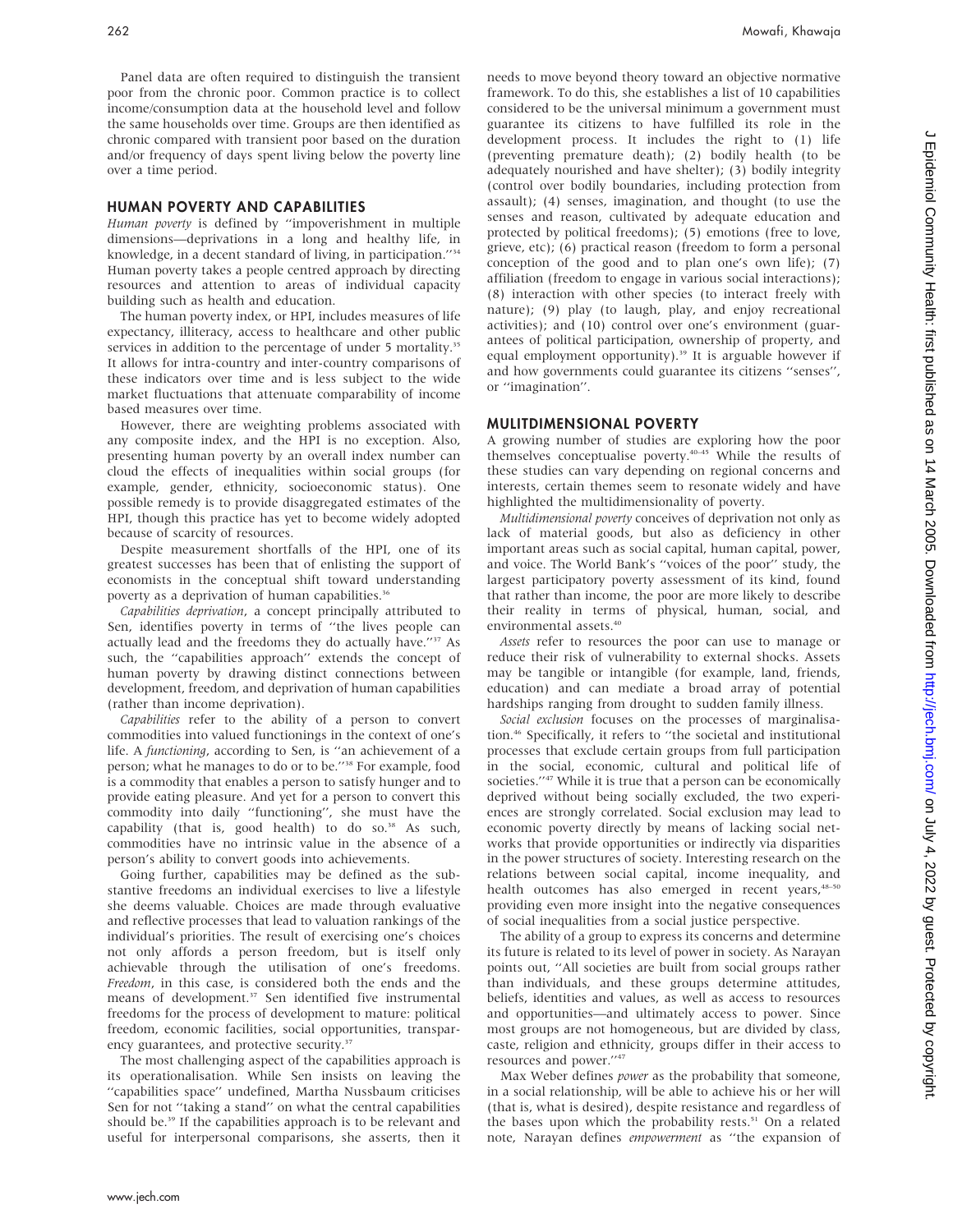assets and capabilities of poor people to participate in, negotiate with, influence, control, and hold accountable institutions that affect their lives."<sup>52</sup>

It is clear that power, or access to positions and institutions that allow individuals to influence change for the interests of their groups, is a requisite for the acquisition of voice in society. Social capital, social support, and social networks can play an important part in the attainment of such positions, and so these concepts are inextricably related.<sup>53</sup>

#### POVERTY AND HEALTH

While it is true that poverty lends itself toward ill health, it is also true that ill health can put people at risk of becoming poor. This double edged fate has led many researchers to focus their attention on the important link between poverty and health.<sup>54 55</sup> The 2000/2001 World Development Report<sup>56</sup> named health as a key dimension of poverty and discussed issues that must be addressed to mitigate this factor. A growing body of literature points to significant disparities in mortality and morbidity outcomes between populations of varying socioeconomic status.<sup>56–62</sup> Social and economic determinants of health, therefore, are playing a greater part in the discourse of poverty. As Roberts puts it, ''the determinants of [health] inequalities, in both developed and less developed countries, are social and economic, and so remedial action must also be social and economic.''63 In this quest, greater efforts are being made to distinguish health inequalities from health inequities<sup>64-67</sup> and social inequalities from social inequities,<sup>68</sup> and to bring to the fore the injustices that play a part in perpetuating the situation of poverty and ill health for the world's most disadvantaged populations. Indeed, advocates for the poor are increasingly approaching poverty alleviation from a health and human rights perspective. Highlighting issues of inequity and social injustice,<sup>69</sup> there is a need to shift the policy agenda toward addressing the institutional biases that contribute to the persistence of poverty while calling for more accountability and transparency in the search for new solutions.

## .....................

Authors' affiliations

M Mowafi, M Khawaja, Center for Research on Population and Health, American University of Beirut, Beirut, Lebanon

#### REFERENCES

- 1 Nijhuis HGJ, Van Der Maesen LJG. The philosophical foundations of public health: an invitation to debate. J Epidemiol Community Health 1994;48:1-3.
- 2 Booth C. Life and labour of the people in London. London: Macmillan, 1902–1903.
- 3 Rowntree BS. Poverty: a study of town life. London: Macmillan, 1901.
- 4 Kanbur R. Conceptual challenges in poverty and inequality: one development economist's perspective. New York: Cornell University, 2002.
- 5 Sindzingre A. Values, norms and poverty: a consultation on WDR 2000/ 2001 poverty and development. Washington, DC: World Bank Group, 1999.
- 6 Blackwood DL, Lynch RG. The measurement of inequality and poverty: a
- policy maker's guide to the literature. World Development 1994;22:567-78.
- Rawls J. A theory of justice. Cambridge: Harvard University Press, 1971. 8 Sen A. "Equality of what?". In: Liberty, equality and law. Cambridge:
- Cambridge University Press, 1980.
- 9 Schwartzman S. The statistical measurement of poverty. Rio de Janeiro, Brazil: Expert Group of Poverty Statistics, 2002.
- 10 United Nations. Universal Declaration of Human Rights. http://www.un.org/ Overview/rights.html. 11 World Bank Group. Millennium development goals. http://
- 
- www.developmentgoals.org. 12 Smith A. Wealth of nations. New York: Random House, 1993.
- 13 Townsend P. The international analysis of poverty. Hemel Hempstead, England: Harvester-Wheatsheaf, 1992.
- 14 Wilkinson RG. Unhealthy societies: the afflictions of inequality. London: Routledge, 1996.
- 15 Lanjouw JO. Demystifying poverty lines. New York: Poverty Elimination Programme, UNDP, 1998.
- 16 Steele A. Poverty of definition. Rapid responses to 'eradicating child poverty.' BMJ 1999;319:203–4.
- 17 Citro C, Michael R. Measuring poverty: a new approach. Washington DC: National Academy Press, 1995.
- 18 Fisher G. The development and history of the poverty thresholds. Social Security Bulletin 1992;55:3-14.
- 19 Mann J, Gruskin S. Women's health and human rights: genesis of the health and human rights movement. Health and Human Rights 1995;1:309.
- 20 Tarantola D. Building on the synergy between health and human rights: a global perpective. Boston: Francois-Xavier Bagnoud Center for Health and Human Rights, 2000.
- 21 Mann J. Human rights and the new public health. Health and Human Rights 1995;1:229.
- 22 Deaton A. The analysis of household surveys: a microeconometric approach to development policy. Baltimore: Johns Hopkins University Press, 1997
- 23 Buhmann B, Rainwater L, Schmaus G, et al. Equivalence scales, well-being, inequality, and poverty: sensitivity estimates across ten countries using the<br>Luxembourg income study (LIS) database. *Review of Income and Wealth*<br>1988;**34**:115–42.
- 24 Quisumbing AR, Haddad L, Pena C. Are women overrepresented among the poor? An analysis of poverty in 10 developing countries. Journal of Development Economics 2001;6:225–69.
- 25 Dasgupta P, Ray D. Adapting to undernourishment: the clinical evidence and its implications. Helsinki: WIDER working paper, 1987.
- 26 Khawaja M. Migration and the reproduction of poverty: the refugee camps in Jordan. *International Migration* 2003;**41**:27–56.<br>27 **Pradhan M**, Ravallion M. Measuring poverty using qualitative perceptions of
- consumption adequacy. Review of Economics and Statistics 2000;82:462–71.
- 28 Hulme D. Chronic poverty and development policy: an introduction. World Development 2003;31:399–402.
- 29 Elbers C, Gunning JW. Estimating vulnerability. International conference on staying poor: chronic poverty and development policy, University of Manchester, 7–9 Apr, 2003.
- 30 McGregor JA. A poverty of agency: resource management amongst poor people in Bangladesh. Bath: Centre for Development Studies, University of Bath, 2000.
- 31 Mckay A, Lawson D. Assessing the extent and nature of chronic poverty in low income countries: issues and evidence. World Development 2003;31:425–39.
- 32 Hulme D, Moore K, Shepherd A. Chronic poverty: meanings and analytical
- frameworks. Manchester: Chronic Poverty Research Centre, 2001. 33 Foster J, Greer J, Thorbecke E. A class of decomposable poverty measures. Econometrica 1984;59:687–709.
- 34 UNDP. United Nations Development Programme (UNDP) Human development report 2000: Human rights and human development. New York: Oxford University Press, 2000.
- 35 Moez D. Analytical tools for human development. 3rd ed. New York: Human Development Report Office, UNDP, 1997.
- 36 Deaton A. Counting the world's poor: problems and possible solutions. New Jersey: Research Program in Development Studies, Princeton University, 2000.
- 37 Sen A. Development as freedom. New York: Random House, 1999.<br>38 Sen A. Commodities and capabilities. New York: Oxford University
- Sen A. Commodities and capabilities. New York: Oxford University Press, 1985.
- 39 Nussbaum M. Women and human development. Cambridge: Cambridge University Press, 2000.
- 40 Narayan D, Patel R, Sxhafft K, et al. Voices of the poor: Can anyone hear us?.
- New York: Oxford University Press, 2000.<br>41 Moore M, Choudhary M, Singh N. How can we know what they want? Understanding local perceptions of poverty and ill-being in Asia. Brighton: Institute for Development Studies, 1998.
- 42 Brock K. "It's not only wealth that matters-it's peace of mind too": a review of participatory work on poverty an ill-being. Brighton: Institute for Development Studies, 1999.
- 43 Bonn M, Earle D, Lea S, et al. South African children's' views of wealth, poverty, and inequality and unemployment. Journal of Economic Psychology 1999;20:593–612.
- 44 Watson D. In search of the poor. Journal of Economic Psychology 2000;21:495–515.
- 45 Bradshaw J, Gordon D, Levitas R, et al. Perceptions of poverty and social exclusion. Bristol: Townsend Centre for International Poverty Research, 1998.
- 46 Burchardt T, Le Grand J, Piachaud D, Introduction, Degrees of Exclusion. In: Hills J, Le Grand J, Piachaud D, eds. Understanding social exclusion. Oxford: Oxford University Press, 2002.
- 47 Narayan D. Bonds and bridges: social capital and poverty. Washington DC: World Bank, 1999.
- 48 Hawe P, Shiell A. Social capital and health promotion: a review. Soc Sci Med 2000;51:871–85.
- 49 Berkman L, Glass T, Brissette I, et al. From social integration to health: Durkheim in the new millennium. Soc Sci Med 2000;51:843–57.
- 50 Gold R, Kennedy B, Connell F, et al. Teen births, income inequality, and social capital: developing an understanding of the causal pathway. Health and Place 2002;8:77–83.
- 51 Weber M. The theory of social and economic organization. New York: Oxford University Press, 1947.
- 52 Narayan D, Chambers R, Shah MK, et al. Voices of the poor: crying out for change. New York: Oxford University Press, 2000.
- 53 Berkman LF, Glass T. Social integration, social network, social support, and health. In: Berkman LF, Kawachi I, eds. Social epidemiology. Oxford: Oxford University Press, 2000.
- 54 Wagstaff A. Poverty and health. Geneva: WHO, 2001.<br>55 Sclar ED. Northridge ME. Slums. slum dwellers. and hea
- 55 **Sclar ED**, Northridge ME. Slums, slum dwellers, and health. *Am J Public*<br>Health 2003;**93**:1381.
- 56 World Bank. World development report 2000/2001: attacking poverty. Oxford: Oxford University Press, 2000.